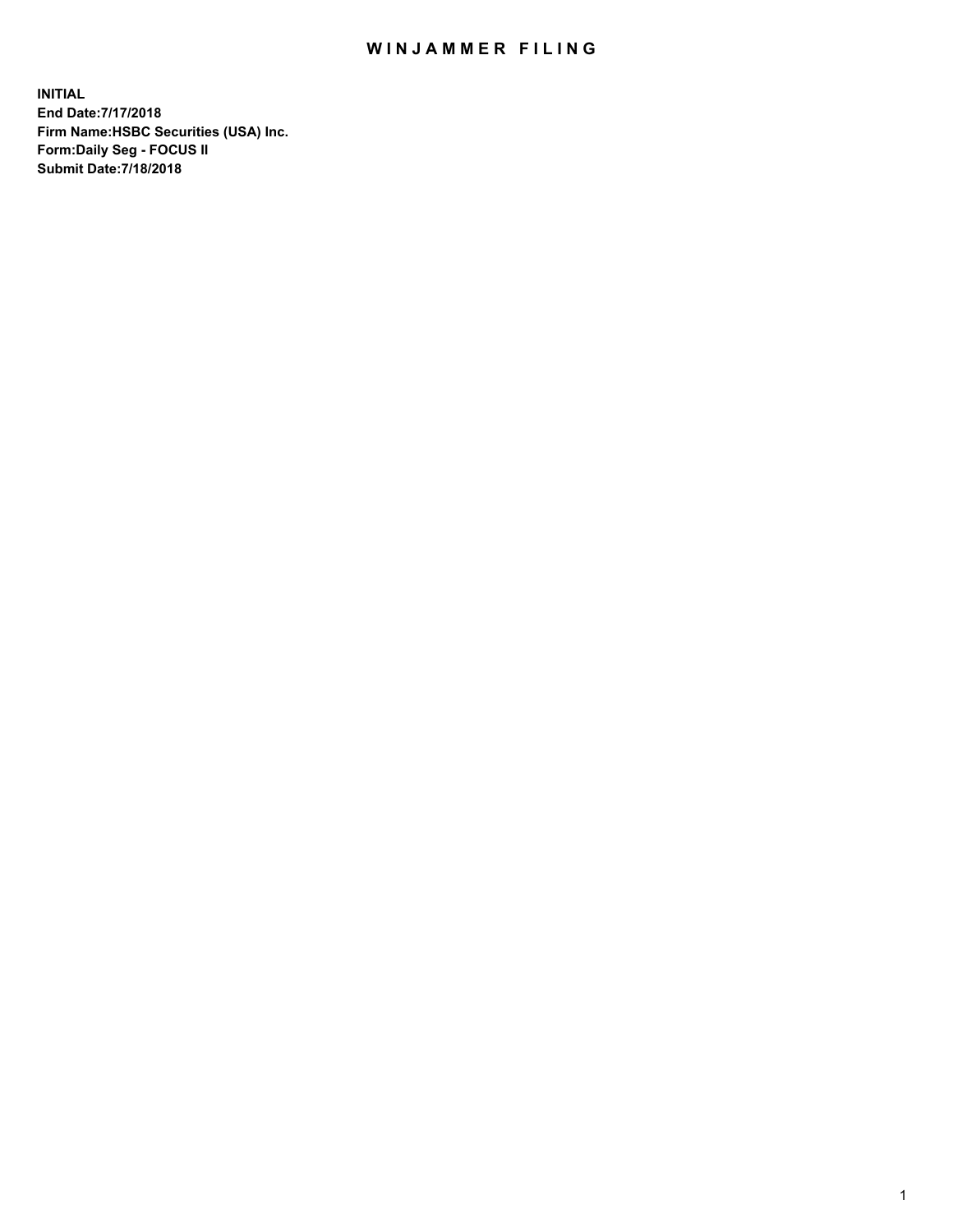**INITIAL End Date:7/17/2018 Firm Name:HSBC Securities (USA) Inc. Form:Daily Seg - FOCUS II Submit Date:7/18/2018 Daily Segregation - Cover Page**

| Name of Company                                                                                                                                                                                                                                                                                                               | <b>HSBC Securities (USA) Inc.</b>                           |
|-------------------------------------------------------------------------------------------------------------------------------------------------------------------------------------------------------------------------------------------------------------------------------------------------------------------------------|-------------------------------------------------------------|
| <b>Contact Name</b>                                                                                                                                                                                                                                                                                                           | <b>Michael Vacca</b>                                        |
| <b>Contact Phone Number</b>                                                                                                                                                                                                                                                                                                   | 212-525-7951                                                |
| <b>Contact Email Address</b>                                                                                                                                                                                                                                                                                                  | michael.vacca@us.hsbc.com                                   |
| FCM's Customer Segregated Funds Residual Interest Target (choose one):<br>a. Minimum dollar amount: ; or<br>b. Minimum percentage of customer segregated funds required:%; or<br>c. Dollar amount range between: and; or<br>d. Percentage range of customer segregated funds required between:% and%.                         | 147,000,000<br><u>0</u><br>0 <sub>0</sub><br>0 <sub>0</sub> |
| FCM's Customer Secured Amount Funds Residual Interest Target (choose one):<br>a. Minimum dollar amount: ; or<br>b. Minimum percentage of customer secured funds required:%; or<br>c. Dollar amount range between: and; or<br>d. Percentage range of customer secured funds required between:% and%.                           | 25,000,000<br><u>0</u><br>0 <sub>0</sub><br>0 <sub>0</sub>  |
| FCM's Cleared Swaps Customer Collateral Residual Interest Target (choose one):<br>a. Minimum dollar amount: ; or<br>b. Minimum percentage of cleared swaps customer collateral required:%; or<br>c. Dollar amount range between: and; or<br>d. Percentage range of cleared swaps customer collateral required between:% and%. | 95,000,000<br><u>0</u><br><u>00</u><br>00                   |

Attach supporting documents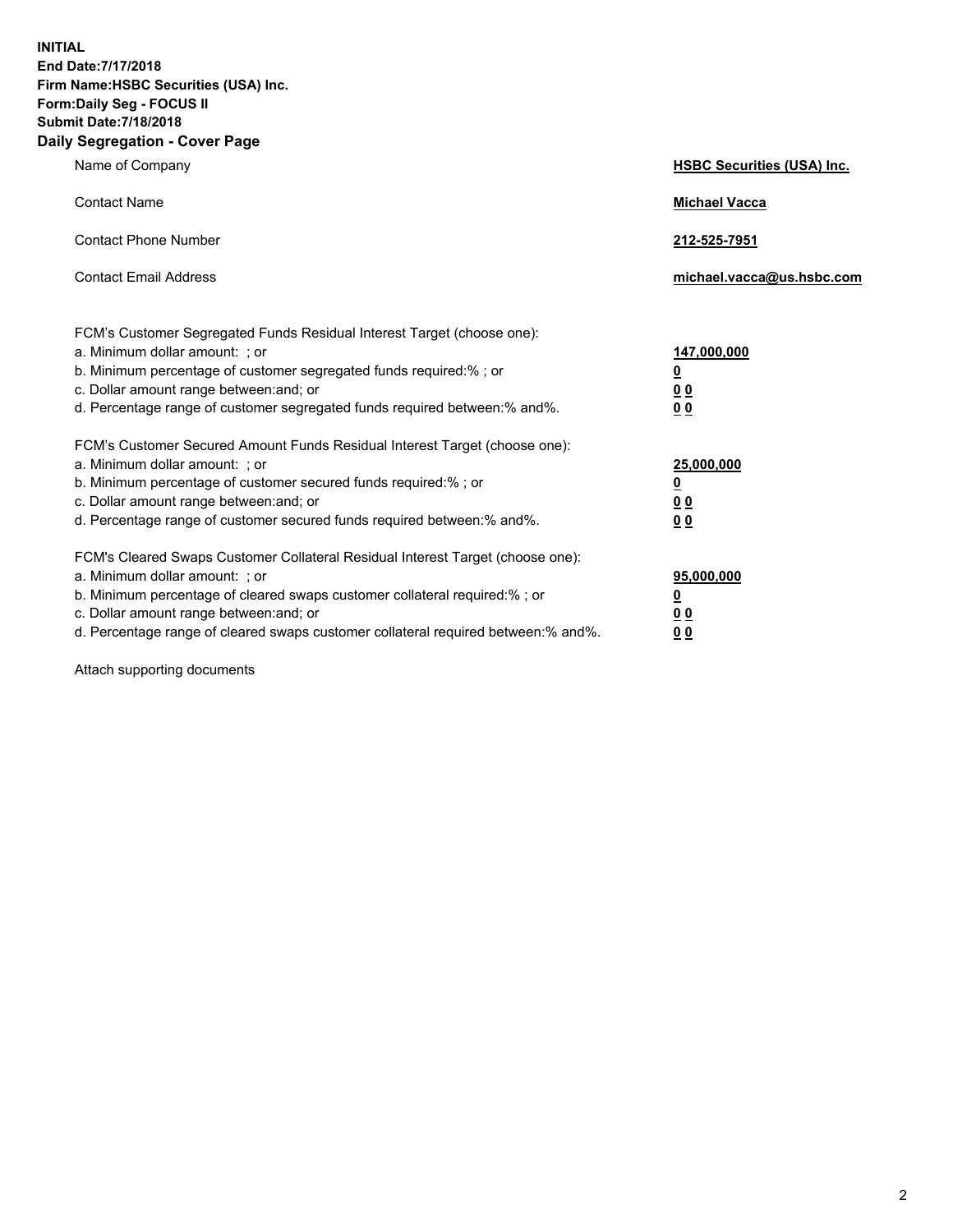**INITIAL End Date:7/17/2018 Firm Name:HSBC Securities (USA) Inc. Form:Daily Seg - FOCUS II Submit Date:7/18/2018 Daily Segregation - Secured Amounts**

|     | Foreign Futures and Foreign Options Secured Amounts<br>Amount required to be set aside pursuant to law, rule or regulation of a foreign |                              |
|-----|-----------------------------------------------------------------------------------------------------------------------------------------|------------------------------|
|     | government or a rule of a self-regulatory organization authorized thereunder                                                            | $0$ [7305]                   |
| 1.  | Net ledger balance - Foreign Futures and Foreign Option Trading - All Customers                                                         |                              |
|     | A. Cash                                                                                                                                 | 119,841,042 [7315]           |
|     | B. Securities (at market)                                                                                                               | 72,783,113 [7317]            |
| 2.  | Net unrealized profit (loss) in open futures contracts traded on a foreign board of trade                                               | -7,583,196 [7325]            |
| 3.  | Exchange traded options                                                                                                                 |                              |
|     | a. Market value of open option contracts purchased on a foreign board of trade                                                          | $0$ [7335]                   |
|     | b. Market value of open contracts granted (sold) on a foreign board of trade                                                            | $0$ [7337]                   |
| 4.  | Net equity (deficit) (add lines 1. 2. and 3.)                                                                                           | 185,040,959 [7345]           |
| 5.  | Account liquidating to a deficit and account with a debit balances - gross amount                                                       | 1,505,687 [7351]             |
|     | Less: amount offset by customer owned securities                                                                                        | -1,505,174 [7352] 513 [7354] |
| 6.  | Amount required to be set aside as the secured amount - Net Liquidating Equity                                                          | 185,041,472 [7355]           |
|     | Method (add lines 4 and 5)                                                                                                              |                              |
| 7.  | Greater of amount required to be set aside pursuant to foreign jurisdiction (above) or line                                             | 185,041,472 [7360]           |
|     | 6.                                                                                                                                      |                              |
|     | FUNDS DEPOSITED IN SEPARATE REGULATION 30.7 ACCOUNTS                                                                                    |                              |
| 1.  | Cash in banks                                                                                                                           |                              |
|     | A. Banks located in the United States                                                                                                   | 118,542,576 [7500]           |
|     | B. Other banks qualified under Regulation 30.7                                                                                          | 0 [7520] 118,542,576 [7530]  |
| 2.  | Securities                                                                                                                              |                              |
|     | A. In safekeeping with banks located in the United States                                                                               | 29,171,484 [7540]            |
|     | B. In safekeeping with other banks qualified under Regulation 30.7                                                                      | 0 [7560] 29,171,484 [7570]   |
| 3.  | Equities with registered futures commission merchants                                                                                   |                              |
|     | A. Cash                                                                                                                                 | $0$ [7580]                   |
|     | <b>B.</b> Securities                                                                                                                    | $0$ [7590]                   |
|     | C. Unrealized gain (loss) on open futures contracts                                                                                     | $0$ [7600]                   |
|     | D. Value of long option contracts                                                                                                       | $0$ [7610]                   |
|     | E. Value of short option contracts                                                                                                      | 0 [7615] 0 [7620]            |
| 4.  | Amounts held by clearing organizations of foreign boards of trade                                                                       |                              |
|     | A. Cash                                                                                                                                 | $0$ [7640]                   |
|     | <b>B.</b> Securities                                                                                                                    | $0$ [7650]                   |
|     | C. Amount due to (from) clearing organization - daily variation                                                                         | $0$ [7660]                   |
|     | D. Value of long option contracts                                                                                                       | $0$ [7670]                   |
|     | E. Value of short option contracts                                                                                                      | 0 [7675] 0 [7680]            |
| 5.  | Amounts held by members of foreign boards of trade                                                                                      |                              |
|     | A. Cash                                                                                                                                 | 37,026,854 [7700]            |
|     | <b>B.</b> Securities                                                                                                                    | 43,611,629 [7710]            |
|     | C. Unrealized gain (loss) on open futures contracts                                                                                     | -7,583,196 [7720]            |
|     | D. Value of long option contracts                                                                                                       | $0$ [7730]                   |
|     | E. Value of short option contracts                                                                                                      | 0 [7735] 73,055,287 [7740]   |
| 6.  | Amounts with other depositories designated by a foreign board of trade                                                                  | 0 [7760]                     |
| 7.  | Segregated funds on hand                                                                                                                | $0$ [7765]                   |
| 8.  | Total funds in separate section 30.7 accounts                                                                                           | 220,769,347 [7770]           |
| 9.  | Excess (deficiency) Set Aside for Secured Amount (subtract line 7 Secured Statement                                                     | 35,727,875 [7380]            |
|     | Page 1 from Line 8)                                                                                                                     |                              |
| 10. | Management Target Amount for Excess funds in separate section 30.7 accounts                                                             | 25,000,000 [7780]            |
| 11. | Excess (deficiency) funds in separate 30.7 accounts over (under) Management Target                                                      | 10,727,875 [7785]            |
|     |                                                                                                                                         |                              |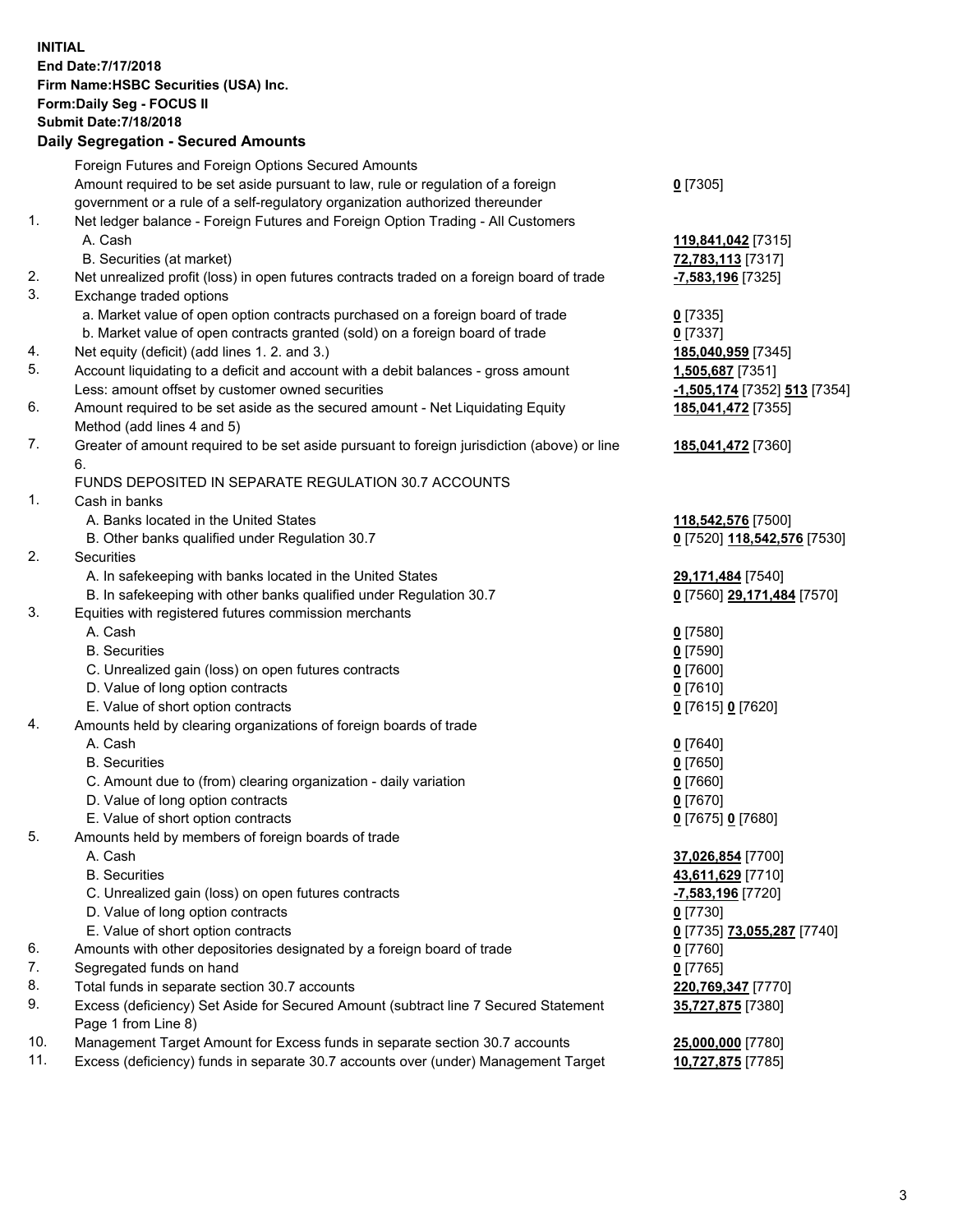|     | <b>INITIAL</b><br>End Date: 7/17/2018<br>Firm Name: HSBC Securities (USA) Inc.<br><b>Form:Daily Seg - FOCUS II</b><br><b>Submit Date: 7/18/2018</b><br>Daily Segregation - Segregation Statement |                                   |
|-----|--------------------------------------------------------------------------------------------------------------------------------------------------------------------------------------------------|-----------------------------------|
|     | SEGREGATION REQUIREMENTS (Section 4d(2) of the CEAct)                                                                                                                                            |                                   |
| 1.  | Net ledger balance                                                                                                                                                                               |                                   |
|     | A. Cash                                                                                                                                                                                          | 112,132,238 [7010]                |
|     | B. Securities (at market)                                                                                                                                                                        | 1,604,670,466 [7020]              |
| 2.  | Net unrealized profit (loss) in open futures contracts traded on a contract market                                                                                                               | 315,929,668 [7030]                |
| 3.  | Exchange traded options                                                                                                                                                                          |                                   |
|     | A. Add market value of open option contracts purchased on a contract market                                                                                                                      | 257,070,026 [7032]                |
|     | B. Deduct market value of open option contracts granted (sold) on a contract market                                                                                                              | $-117,152,700$ [7033]             |
| 4.  | Net equity (deficit) (add lines 1, 2 and 3)                                                                                                                                                      | 2,172,649,698 [7040]              |
| 5.  | Accounts liquidating to a deficit and accounts with                                                                                                                                              |                                   |
|     | debit balances - gross amount                                                                                                                                                                    | <u>25,561,071</u> [7045]          |
|     | Less: amount offset by customer securities                                                                                                                                                       | -25,440,343 [7047] 120,728 [7050] |
| 6.  | Amount required to be segregated (add lines 4 and 5)                                                                                                                                             | 2,172,770,426 [7060]              |
|     | FUNDS IN SEGREGATED ACCOUNTS                                                                                                                                                                     |                                   |
| 7.  | Deposited in segregated funds bank accounts                                                                                                                                                      |                                   |
|     | A. Cash                                                                                                                                                                                          | 23,259,153 [7070]                 |
|     | B. Securities representing investments of customers' funds (at market)                                                                                                                           | 0 [7080]                          |
|     | C. Securities held for particular customers or option customers in lieu of cash (at<br>market)                                                                                                   | 390,367,593 [7090]                |
| 8.  | Margins on deposit with derivatives clearing organizations of contract markets                                                                                                                   |                                   |
|     | A. Cash                                                                                                                                                                                          | 527,552,399 [7100]                |
|     | B. Securities representing investments of customers' funds (at market)                                                                                                                           | $0$ [7110]                        |
|     | C. Securities held for particular customers or option customers in lieu of cash (at<br>market)                                                                                                   | 1,171,162,723 [7120]              |
| 9.  | Net settlement from (to) derivatives clearing organizations of contract markets                                                                                                                  | <b>24,202,603</b> [7130]          |
| 10. | Exchange traded options                                                                                                                                                                          |                                   |
|     | A. Value of open long option contracts                                                                                                                                                           | 257,070,026 [7132]                |
|     | B. Value of open short option contracts                                                                                                                                                          | -117,152,700 [7133]               |
| 11. | Net equities with other FCMs                                                                                                                                                                     |                                   |
|     | A. Net liquidating equity                                                                                                                                                                        | 12,915,679 [7140]                 |
|     | B. Securities representing investments of customers' funds (at market)                                                                                                                           | $0$ [7160]                        |
|     | C. Securities held for particular customers or option customers in lieu of cash (at                                                                                                              | $0$ [7170]                        |
|     | market)                                                                                                                                                                                          |                                   |
| 12. | Segregated funds on hand                                                                                                                                                                         | 43,140,150 [7150]                 |
| 13. | Total amount in segregation (add lines 7 through 12)                                                                                                                                             | 2,332,517,626 [7180]              |
| 14. | Excess (deficiency) funds in segregation (subtract line 6 from line 13)                                                                                                                          | 159,747,200 [7190]                |
| 15. | Management Target Amount for Excess funds in segregation                                                                                                                                         | 147,000,000 [7194]                |

16. Excess (deficiency) funds in segregation over (under) Management Target Amount Excess

**12,747,200** [7198]